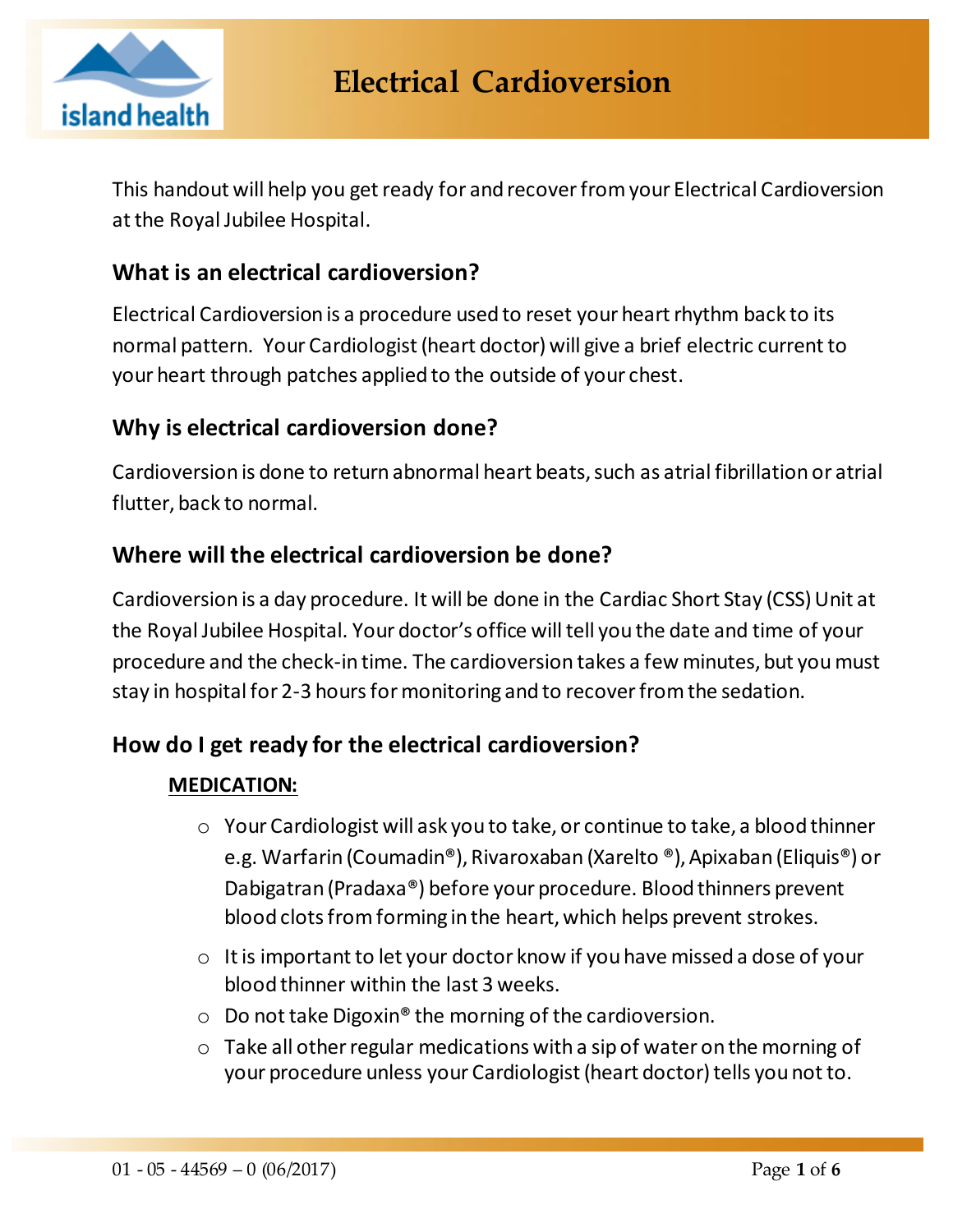#### **IF YOU ARE DIABETIC**:

- o Ask your family doctor or endocrinologist for specific directions for taking any diabetic medications the day of your procedure.
- $\circ$  If you are on night time insulin, please ensure you have a good snack before midnight the night before your cardioversion
- $\circ$  Test your blood sugar before coming to the hospital. Tell the nurse your blood sugar level when you arrive on the unit.

**BLOODWORK:** The hospital "Pre-Admission Clinic" will phone you to arrange for bloodwork to be done the day before your cardioversion.

- o Please go to your regular lab for these tests
- $\circ$  Lab tests must be done before 10 am the day before your procedure
- o **IF YOU ARE ON WARFARIN you will be asked to have an INR blood test and this must be done before 10am the day before your procedure at your regular lab**

#### **FASTING**:

o Have nothing to eat or drink after midnight on the day before your procedure.

#### **TRANSPORTATION:**

- o **Arrange for a responsible person to bring you to the hospital, take you home (by car, taxi or bus), and stay with you for at least 4 hours once you are home.**
- o Make sure this person can be contacted by phone on the day of your procedure. If you are unable to make these arrangements, your procedure may be postponed until you are able to make them.
- o You cannot drive yourself, take the bus, or walk home.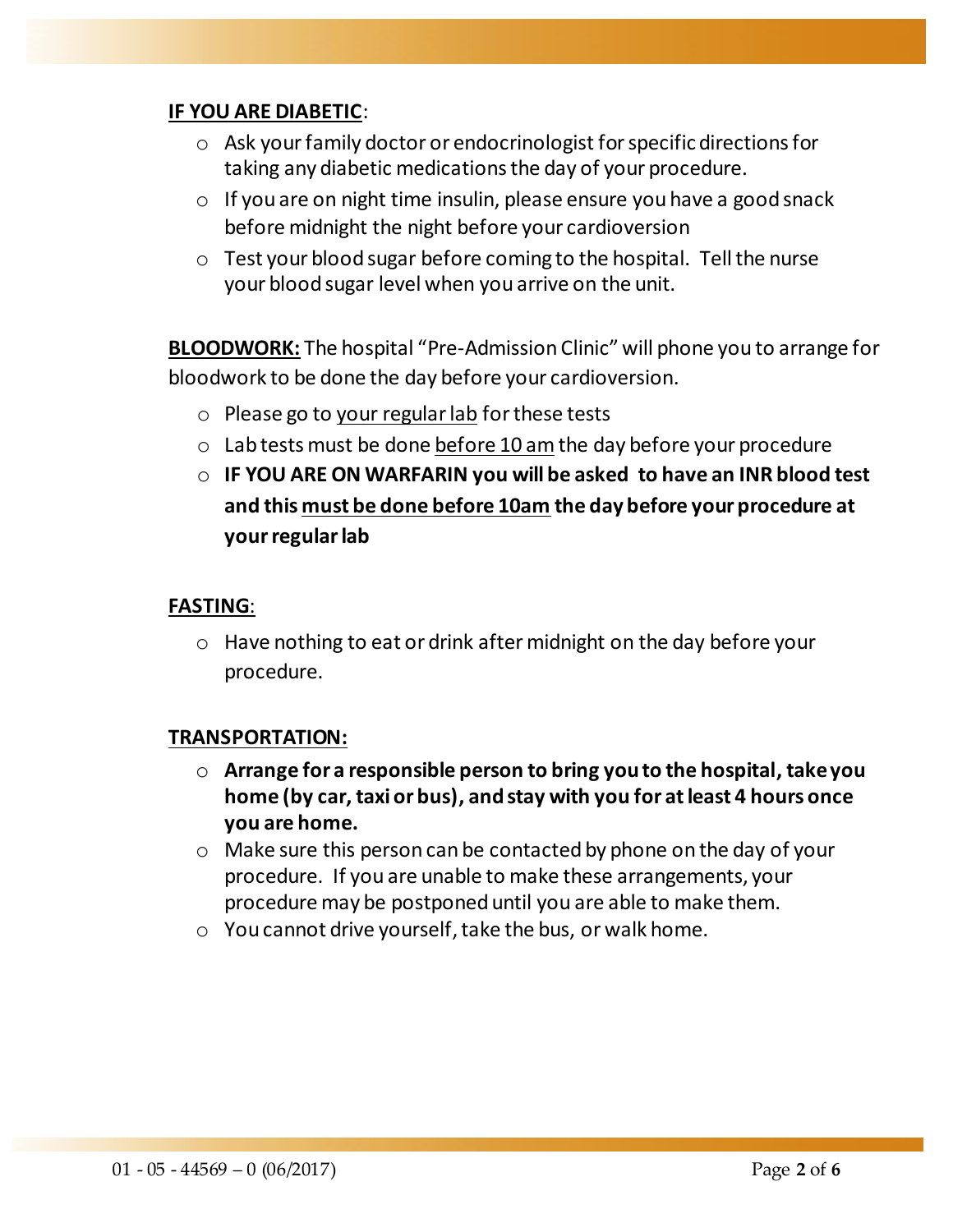# **What to bring to hospital**

- BC Care Card or proof of substitute Medical Insurance Plan.
- A translator, if you do not understand English.
- All your medications in their labelled containers. You may need to take some of your own medications while in hospital.
- Glasses or contact lenses and hearing aids.
- CPAP, Bi-level machines or dental device if you use one for sleep apnea.
- Wear low heeled non-slip shoes.
- Reading material
- Your cell phone

#### **What NOT to bring or wear**

- Leave all valuables at home, including jewelry, body piercing items, credit cards, MP3 players and cash in excess of \$20.00.
- Do not wear nail polish, perfume, aftershave or other scented products.

# **Day of the procedure**

- Arrive at the **Royal Jubilee Hospital** at least **1 hour before** your appointment time. Go through the **Main Entrance** of the D&T Building. Check-in at the Admitting Desk just inside the main doors.
- You will be admitted to Cardiac Short Stay (CSS) on the 3<sup>rd</sup> floor where the nurse will get you ready for the procedure.
- You will sign a consent form.
- You will change into a hospital gown and have an intravenous (IV) started. The nurse will use clippers to remove any hair on your chest or back.
- A cardiologist and anesthesiologist will speak with you before the procedure.
- Visitors can wait in the Waiting Area outside of CSS until you are ready to go home. Your visitor can join you when your nurse is ready to teach you how to care for yourself at home.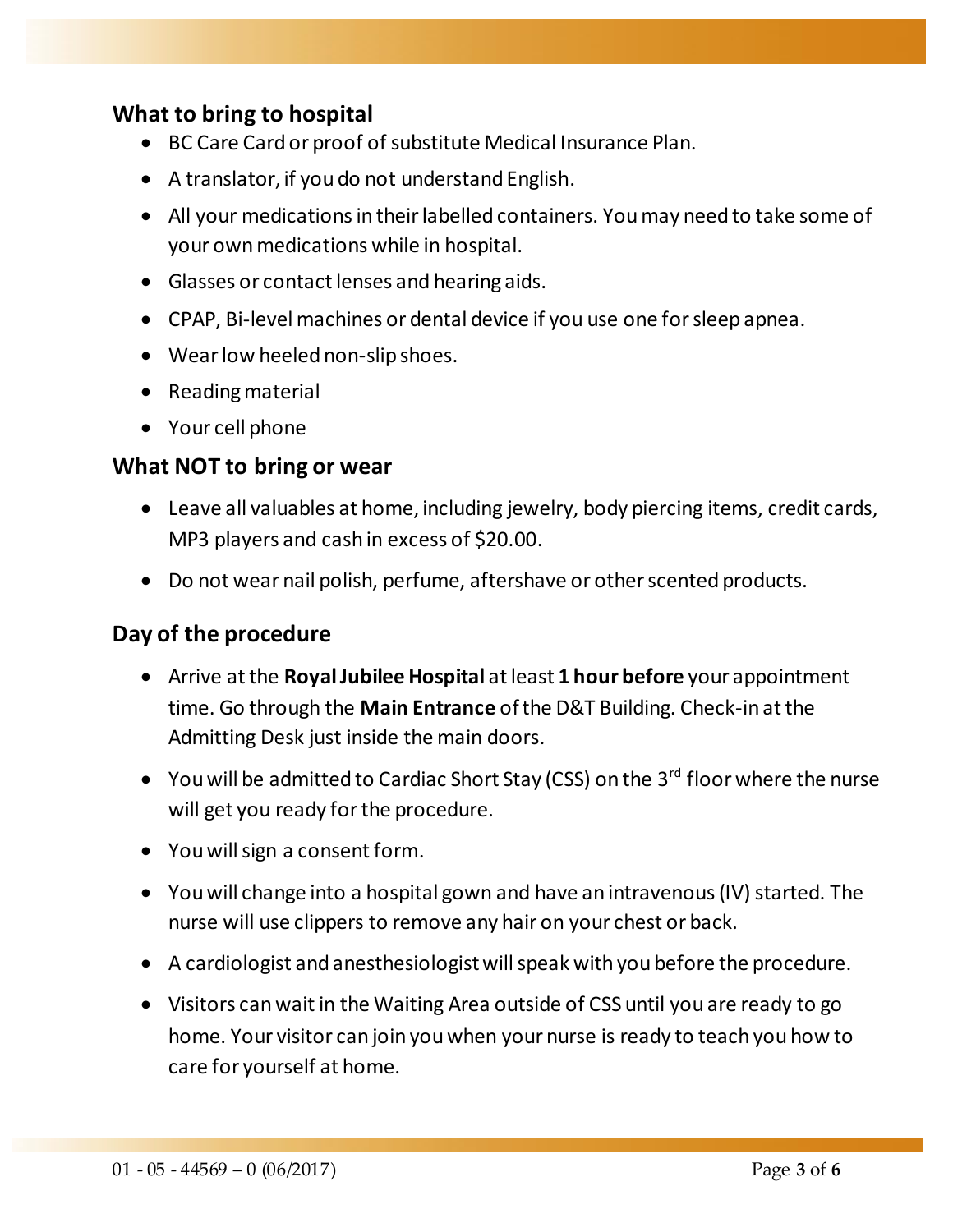# **During the procedure**

- The nurse puts you on a cardiac monitor to watch your heart rhythm.
- An oximeter is put on one of your fingers. This measures the amount of oxygen in your blood during the procedure.
- A blood pressure cuff is put on your arm. Oxygen is given to you by a mask.
- Sticky pads will be placed on your chest. An electrical current is sent to your heart through these pads.
- A specialist doctor/nurse will give a medication through your IV to make you sleep. You will be asleep for a short while during the procedure and then monitored for 2 hours after.

### **After the procedure/ at home**

Sometimes the skin under the pads may be red, irritated or itchy after the procedure. It may feel like mild sunburn. Putting on cream or lotion may help. Talk to your doctor or nurse if you have any questions.

# **Activity**

You have had sedation and may be considered impaired for up to 24 hours after the procedure. Please DO NOT:

- Go to work, do business, make important decisions or sign documents
- Drive a car or work with machinery
- Do any dangerous activities like bike riding, swimming, or climbing ladders
- Travel alone by public transport e.g. bus, taxi
- Drink alcohol, take anti-anxiety pills or sleeping pills
- Be responsible for the care of another person e.g. baby, small child, person in poor health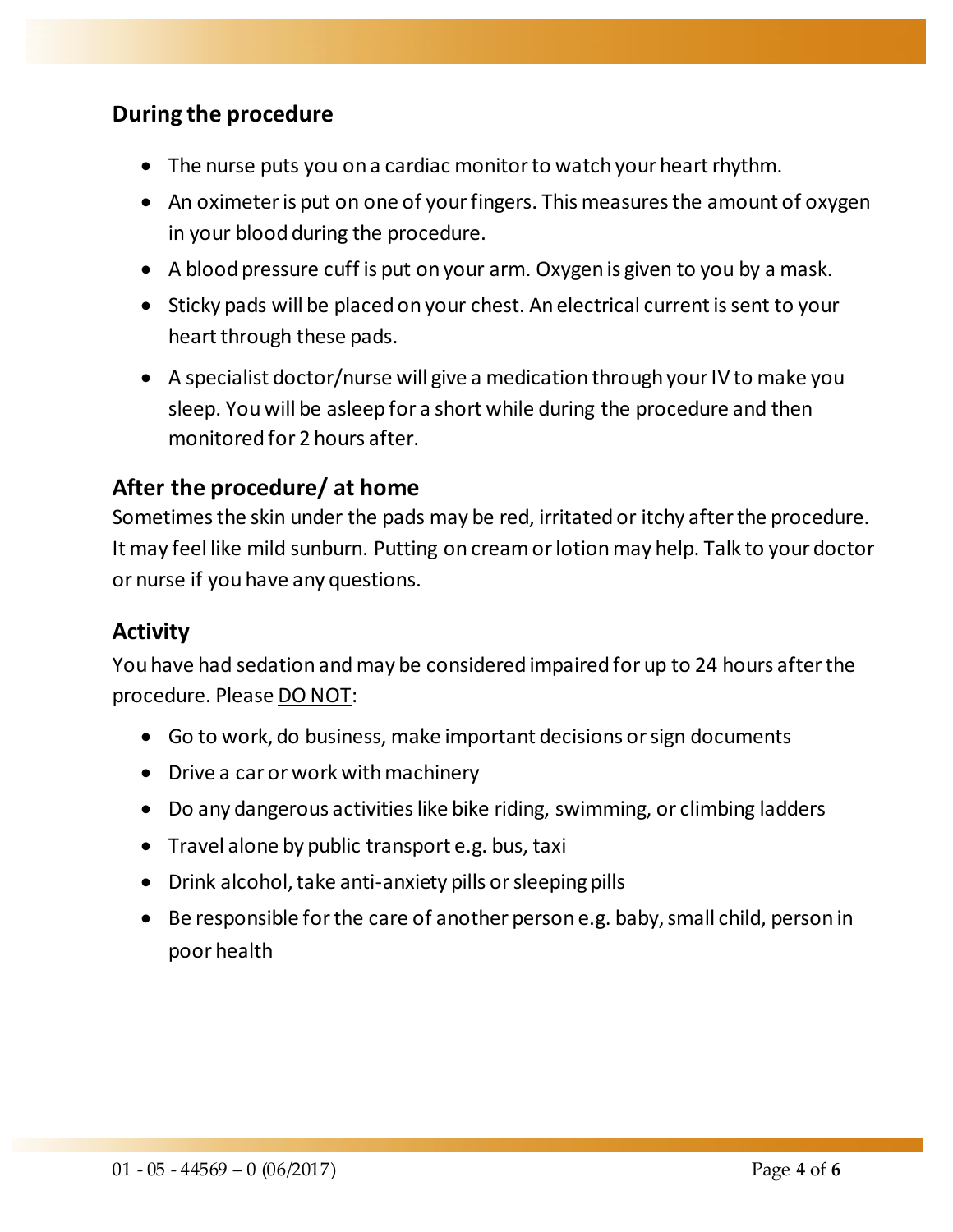# **Take your pulse**

Before leaving the hospital, learn to take your pulse. Take your pulse whenever you feel unwell. Record your pulse in a log book or calendar. Take this log book with you to all your doctor's visits.

- 1. Sit quietly for 5 minutes.
- 2. Turn one hand to face palm side up.
- 3. With the other hand, place your index and middle fingers over the thumb side of your wrist. Feel for your pulse.
- 4. If you do not feel a pulse, try moving your fingers around in the same area. If you still can't find it, ask your doctor or nurse for help.
- 5. To figure out your beats per minute, count your pulse for 15 seconds and then multiply it by 4.

#### **Your medications**

- Before going home, make sure you know what medications you should continue and which ones to stop.
- Fill any new prescriptions and follow directions.

# **Call 911 right away if you have:**

- chest pain or discomfort
- faint or feel like you are going to faint
- changes in your sight or speech
- weakness in the face, arms or legs

# **Never drive yourself to the hospital Emergency Department!**